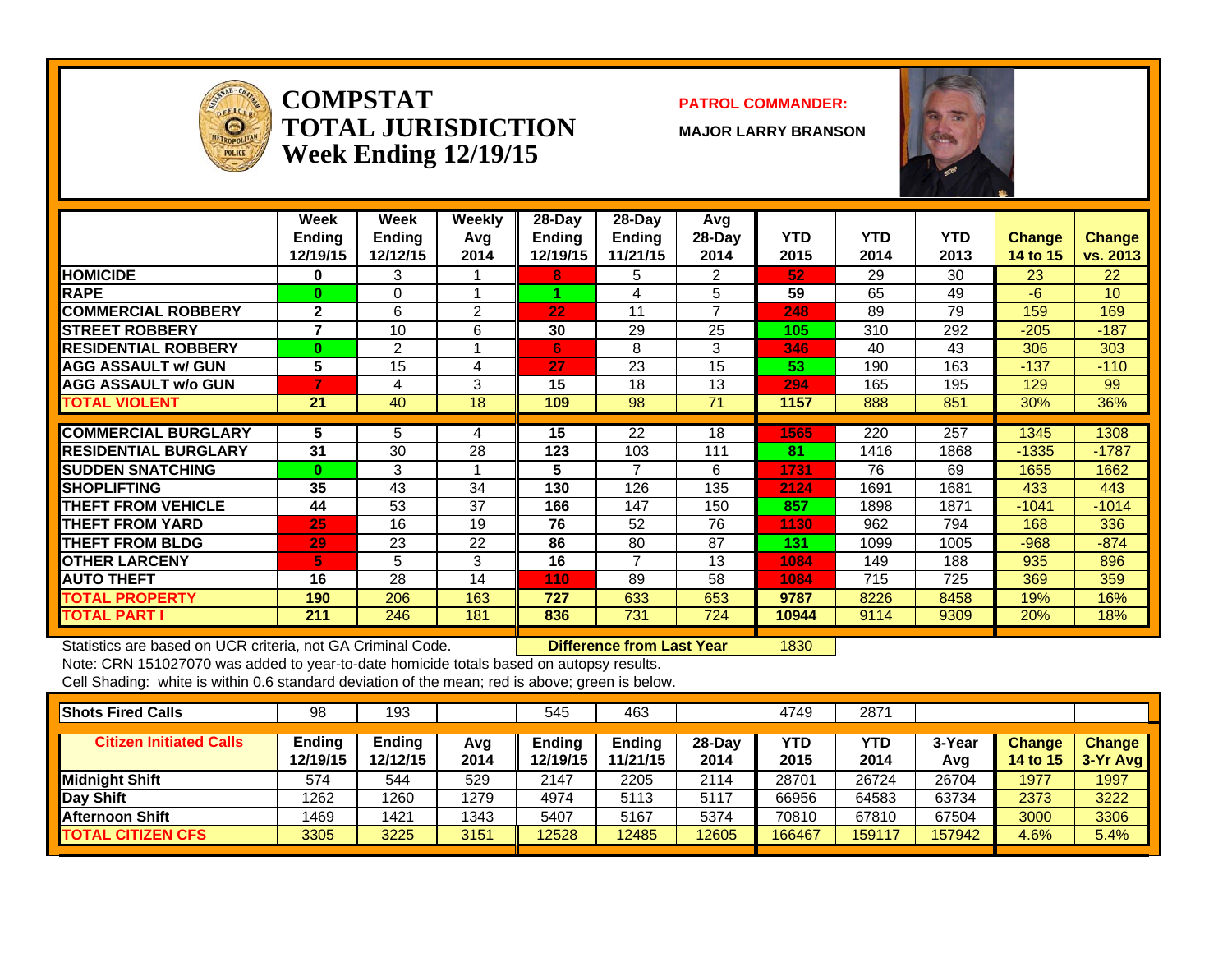

# **COMPSTATWEST CHATHAM PRECINCTWeek Ending 12/19/15**

**PRECINCT COMMANDER:**

**CAPT. CARL RAMEY**



|                             | Week<br><b>Ending</b> | Week<br><b>Ending</b> | <b>Weekly</b><br>Avg | 28-Day<br>Ending | 28-Day<br>Ending | Avg<br>28-Day  | <b>YTD</b> | <b>YTD</b>     | <b>YTD</b>     | <b>Change</b>  | <b>Change</b> |
|-----------------------------|-----------------------|-----------------------|----------------------|------------------|------------------|----------------|------------|----------------|----------------|----------------|---------------|
|                             | 12/19/15              | 12/12/15              | 2014                 | 12/19/15         | 11/21/15         | 2014           | 2015       | 2014           | 2013           | 14 to 15       | vs. 2013      |
| <b>HOMICIDE</b>             | 0                     | 0                     | $\Omega$             | 0                | 0                | 0              | 4          | $\overline{2}$ | 3              | $\overline{2}$ |               |
| <b>RAPE</b>                 | $\mathbf 0$           | 0                     | 0                    |                  |                  |                | 17         | 12             | 11             | 5              | 6             |
| <b>COMMERCIAL ROBBERY</b>   |                       |                       | $\Omega$             | $\mathbf{2}$     |                  |                | 76         | 16             | 9              | 60             | 67            |
| <b>STREET ROBBERY</b>       | $\bf{0}$              | 0                     |                      |                  | $\overline{2}$   | 3              | 16         | 32             | 26             | $-16$          | $-10$         |
| <b>RESIDENTIAL ROBBERY</b>  | $\bf{0}$              |                       | $\Omega$             | $\mathbf{2}$     |                  |                | 26         | 14             | $\overline{7}$ | 12             | 19            |
| <b>AGG ASSAULT w/ GUN</b>   | $\bf{0}$              |                       | 0                    |                  | 5                |                | 9          | 16             | 14             | $-7$           | $-5$          |
| <b>AGG ASSAULT w/o GUN</b>  |                       |                       | 0                    | $\mathbf{2}$     |                  | $\overline{2}$ | 26         | 22             | 35             | $\overline{4}$ | $-9$          |
| <b>TOTAL VIOLENT</b>        | 2 <sup>1</sup>        | 4                     | 2                    | 9                | 11               | 9              | 174        | 114            | 105            | 53%            | 66%           |
| <b>COMMERCIAL BURGLARY</b>  | $\mathbf{2}$          | 4                     |                      | 8                | 9                | 4              | 348        | 50             | 32             | 298            | 316           |
| <b>RESIDENTIAL BURGLARY</b> | 11                    | 7                     | 5                    | 35               | 29               | 21             | 4          | 266            | 330            | $-262$         | $-326$        |
| <b>SUDDEN SNATCHING</b>     | $\mathbf 0$           | 0                     | 0                    | 0                | 0                |                | 198        | 7              | 3              | 191            | 195           |
| <b>SHOPLIFTING</b>          | 4                     | 6                     | 5                    | 16               | 11               | 19             | 396        | 240            | 160            | 156            | 236           |
| <b>THEFT FROM VEHICLE</b>   | 6                     | 18                    | 6                    | 41               | 45               | 26             | 162        | 323            | 278            | $-161$         | $-116$        |
| <b>THEFT FROM YARD</b>      | $\overline{7}$        | 5                     | 3                    | 23               | 10               | 12             | 203        | 156            | 106            | 47             | 97            |
| <b>THEFT FROM BLDG</b>      | 6                     | 3                     | 3                    | 16               | 10               | 13             | 25         | 172            | 140            | $-147$         | $-115$        |
| <b>OTHER LARCENY</b>        |                       | 0                     |                      | 4                | 3                | 3              | 253        | 34             | 20             | 219            | 233           |
| <b>AUTO THEFT</b>           | 4                     | 7                     | 3                    | 39               | 35               | 12             | 253        | 149            | 118            | 104            | 135           |
| <b>TOTAL PROPERTY</b>       | 41                    | 50                    | 28                   | 179              | 152              | 111            | 1842       | 1397           | 1187           | 32%            | 55%           |
| <b>TOTAL PART I</b>         | 43                    | 54                    | 30                   | 188              | 163              | 121            | 2016       | 1511           | 1292           | 33%            | 56%           |

Statistics are based on UCR criteria, not GA Criminal Code. **Difference from Last Year** 505

Note: CRN 151027070 was added to year-to-date homicide totals based on autopsy results. Cell Shading: white is within 0.6 standard deviation of the mean; red is above; green is below.

| <b>Shots Fired Calls</b>       |                                   |                            |                       | 66                                  | 67                             |                         | 532         | 379                |                             |                                  |                           |
|--------------------------------|-----------------------------------|----------------------------|-----------------------|-------------------------------------|--------------------------------|-------------------------|-------------|--------------------|-----------------------------|----------------------------------|---------------------------|
| <b>Citizen Initiated Calls</b> | Week<br><b>Ending</b><br>12/19/15 | Week<br>Ending<br>12/12/15 | Weekly<br>Avg<br>2014 | 28-Day<br><b>Ending</b><br> 2/19/15 | $28-Day$<br>Ending<br>11/21/15 | Avg<br>$28-Day$<br>2014 | YTD<br>2015 | <b>YTD</b><br>2014 | <b>YTD</b><br>3-Year<br>Avg | <b>Change</b><br><b>14 to 15</b> | <b>Change</b><br>3-Yr Avg |
| <b>Midnight Shift</b>          | 129                               | 113                        | 107                   | 448                                 | 482                            | 429                     | 5738        | 5415               | 5342                        | 323                              | 396                       |
| <b>Day Shift</b>               | 281                               | 268                        | 264                   | 1151                                | 1098                           | 1055                    | 14225       | 3276               | 13227                       | 949                              | 998                       |
| <b>Afternoon Shift</b>         | 323                               | 288                        | 279                   | 1162                                | 184                            | 1115                    | 14813       | 14064              | 13983                       | 749                              | 830                       |
| <b>TOTAL CITIZEN CFS</b>       | 733                               | 733                        | 650                   | 2761                                | 2764                           | 2599                    | 34776       | 32755              | 32551                       | 6.2%                             | 6.8%                      |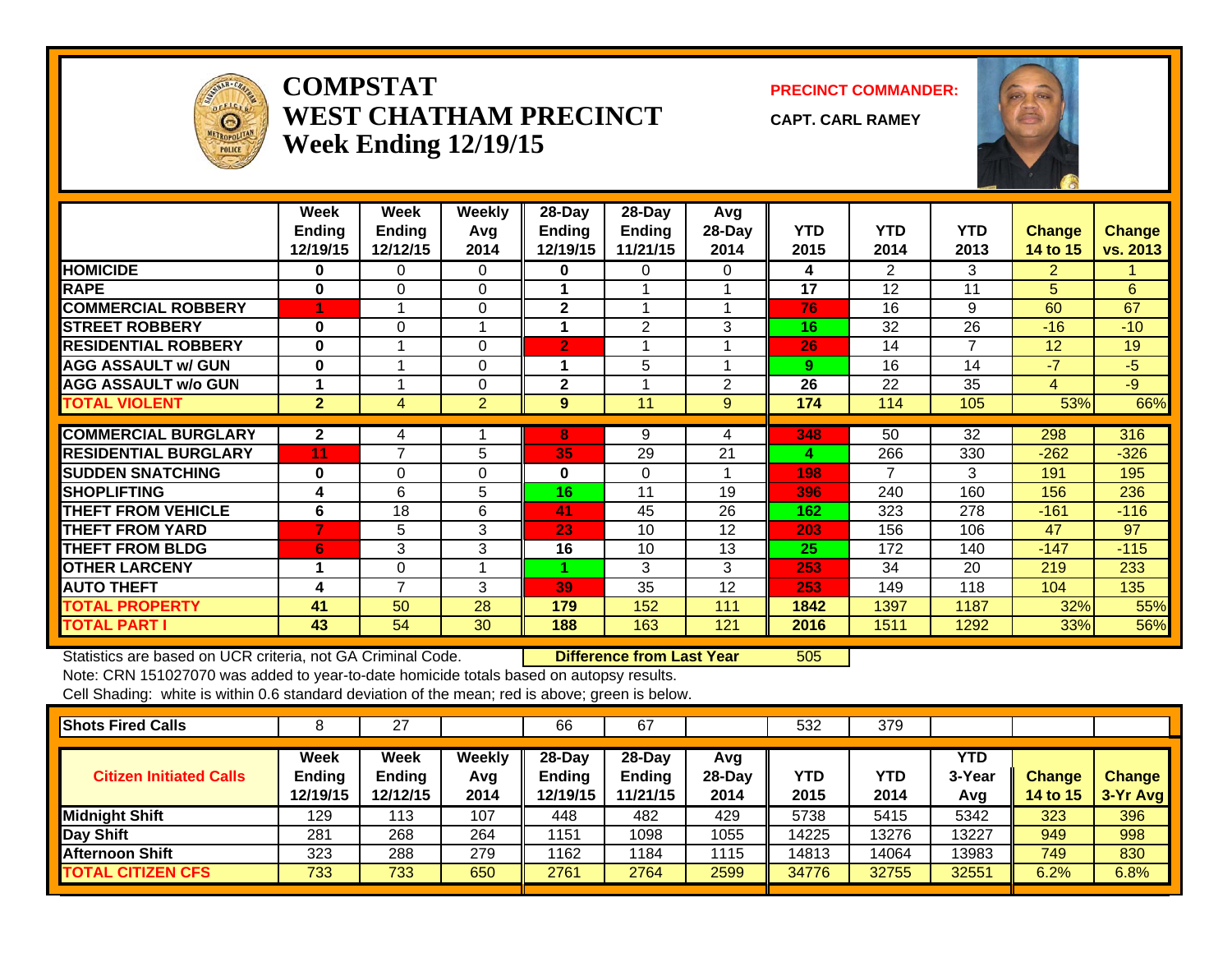

**COMPSTATDOWNTOWN PRECINCTWeek Ending 12/19/15**

#### **PRECINCT COMMANDER:**

**CAPT. Ben Herron**



|                             | Week<br><b>Ending</b><br>12/19/15 | Week<br><b>Ending</b><br>12/12/15 | Weekly<br>Avq<br>2014 | 28-Day<br>Ending<br>12/19/15 | 28-Day<br><b>Ending</b><br>11/21/15 | Avg<br>28-Day<br>2014 | <b>YTD</b><br>2015 | <b>YTD</b><br>2014 | <b>YTD</b><br>2013 | <b>Change</b><br>14 to 15 | <b>Change</b><br>vs. 2013 |
|-----------------------------|-----------------------------------|-----------------------------------|-----------------------|------------------------------|-------------------------------------|-----------------------|--------------------|--------------------|--------------------|---------------------------|---------------------------|
| <b>HOMICIDE</b>             | $\bf{0}$                          | $\Omega$                          | 0                     |                              | 3                                   |                       | 10                 | 5.                 | 9                  | 5.                        |                           |
| <b>RAPE</b>                 | $\bf{0}$                          | $\Omega$                          | $\Omega$              | $\bf{0}$                     | $\mathfrak{p}$                      |                       | 16                 | 14                 | 11                 | $\overline{2}$            | 5                         |
| <b>COMMERCIAL ROBBERY</b>   | $\bf{0}$                          | $\Omega$                          | $\Omega$              | $\bf{0}$                     |                                     |                       | 26                 | 7                  | 11                 | 19                        | 15                        |
| <b>STREET ROBBERY</b>       | $\mathbf{2}$                      |                                   | 2                     | $\overline{7}$               | 8                                   | 7                     | 11                 | 86                 | 109                | $-75$                     | $-98$                     |
| <b>RESIDENTIAL ROBBERY</b>  | $\mathbf{0}$                      | $\Omega$                          | $\Omega$              | $\bf{0}$                     | 3                                   | $\Omega$              | 113                | 4                  | 8                  | 109                       | 105                       |
| <b>AGG ASSAULT w/ GUN</b>   | $\overline{2}$                    | 3                                 |                       | 5                            | $\overline{2}$                      | 3                     | 9                  | 39                 | 37                 | $-30$                     | $-28$                     |
| <b>AGG ASSAULT w/o GUN</b>  |                                   | $\mathbf 0$                       |                       | $\mathbf{2}$                 | 4                                   | 3                     | 55                 | 38                 | 47                 | 17                        | 8                         |
| <b>TOTAL VIOLENT</b>        | 5 <sup>1</sup>                    | 4                                 | 4                     | 15                           | 23                                  | 16                    | 240                | 193                | 232                | 24%                       | 3%                        |
|                             |                                   |                                   |                       |                              |                                     |                       |                    |                    |                    |                           |                           |
| <b>COMMERCIAL BURGLARY</b>  | $\bf{0}$                          | $\mathbf 0$                       |                       | $\bf{0}$                     | $\overline{2}$                      | 3                     | 135                | 43                 | 35                 | 92                        | 100                       |
| <b>RESIDENTIAL BURGLARY</b> | $\mathbf{2}$                      |                                   | 3                     | 7                            | 13                                  | 11                    | 36                 | 132                | 174                | $-96$                     | $-138$                    |
| <b>SUDDEN SNATCHING</b>     | $\mathbf{0}$                      | $\Omega$                          |                       | $\bf{0}$                     | 4                                   | $\overline{2}$        | 242                | 31                 | 31                 | 211                       | 211                       |
| <b>SHOPLIFTING</b>          | $\mathbf{0}$                      | 6                                 | 4                     | 8                            | 14                                  | 18                    | 404                | 227                | 226                | 177                       | 178                       |
| <b>THEFT FROM VEHICLE</b>   | 13                                | 14                                | 9                     | 44                           | 20                                  | 36                    | 217                | 463                | 374                | $-246$                    | $-157$                    |
| <b>THEFT FROM YARD</b>      | 4                                 | 3                                 | 5                     | 13                           | 15                                  | 21                    | 224                | 261                | 232                | $-37$                     | $-8$                      |
| <b>THEFT FROM BLDG</b>      | 8                                 | 6                                 | 5                     | 22                           | 22                                  | 21                    | 20                 | 269                | 194                | $-249$                    | $-174$                    |
| <b>OTHER LARCENY</b>        | $\bf{0}$                          |                                   |                       | 3                            | $\Omega$                            | $\overline{2}$        | 200                | 28                 | 42                 | 172                       | 158                       |
| <b>AUTO THEFT</b>           | 4                                 | 4                                 | 3                     | 17                           | 18                                  | 11                    | 200                | 133                | 118                | 67                        | 82                        |
| <b>TOTAL PROPERTY</b>       | 31                                | 35                                | 31                    | 114                          | 108                                 | 125                   | 1678               | 1587               | 1426               | 6%                        | 18%                       |
| <b>TOTAL PART I</b>         | 36                                | 39                                | 35                    | 129                          | 131                                 | 141                   | 1918               | 1780               | 1658               | 8%                        | 16%                       |

Statistics are based on UCR criteria, not GA Criminal Code. **Difference from Last Year** 138

Note: CRN 151027070 was added to year-to-date homicide totals based on autopsy results.

| <b>Shots Fired Calls</b>       | 23                                | 30                                |                       | 85                                 | 84                                     |                       | 788         | 490         |                             |                           |                           |
|--------------------------------|-----------------------------------|-----------------------------------|-----------------------|------------------------------------|----------------------------------------|-----------------------|-------------|-------------|-----------------------------|---------------------------|---------------------------|
| <b>Citizen Initiated Calls</b> | Week<br><b>Ending</b><br>12/19/15 | Week<br><b>Ending</b><br>12/12/15 | Weekly<br>Avg<br>2014 | 28-Day<br><b>Ending</b><br>2/19/15 | $28$ -Day<br><b>Ending</b><br>11/21/15 | Avg<br>28-Day<br>2014 | YTD<br>2015 | YTD<br>2014 | <b>YTD</b><br>3-Year<br>Avg | <b>Change</b><br>14 to 15 | <b>Change</b><br>3-Yr Avg |
| Midnight Shift                 | 111                               | 121                               | 114                   | 439                                | 458                                    | 457                   | 6123        | 5799        | 5782                        | 324                       | 341                       |
| Day Shift                      | 190                               | 211                               | 223                   | 800                                | 857                                    | 891                   | 11812       | 11260       | 11204                       | 552                       | 608                       |
| <b>Afternoon Shift</b>         | 238                               | 232                               | 244                   | 893                                | 889                                    | 976                   | 12755       | 12345       | 12184                       | 410                       | 571                       |
| <b>TOTAL CITIZEN CFS</b>       | 539                               | 564                               | 581                   | 2132                               | 2204                                   | 2324                  | 30690       | 29404       | 29170                       | 4.4%                      | 5.2%                      |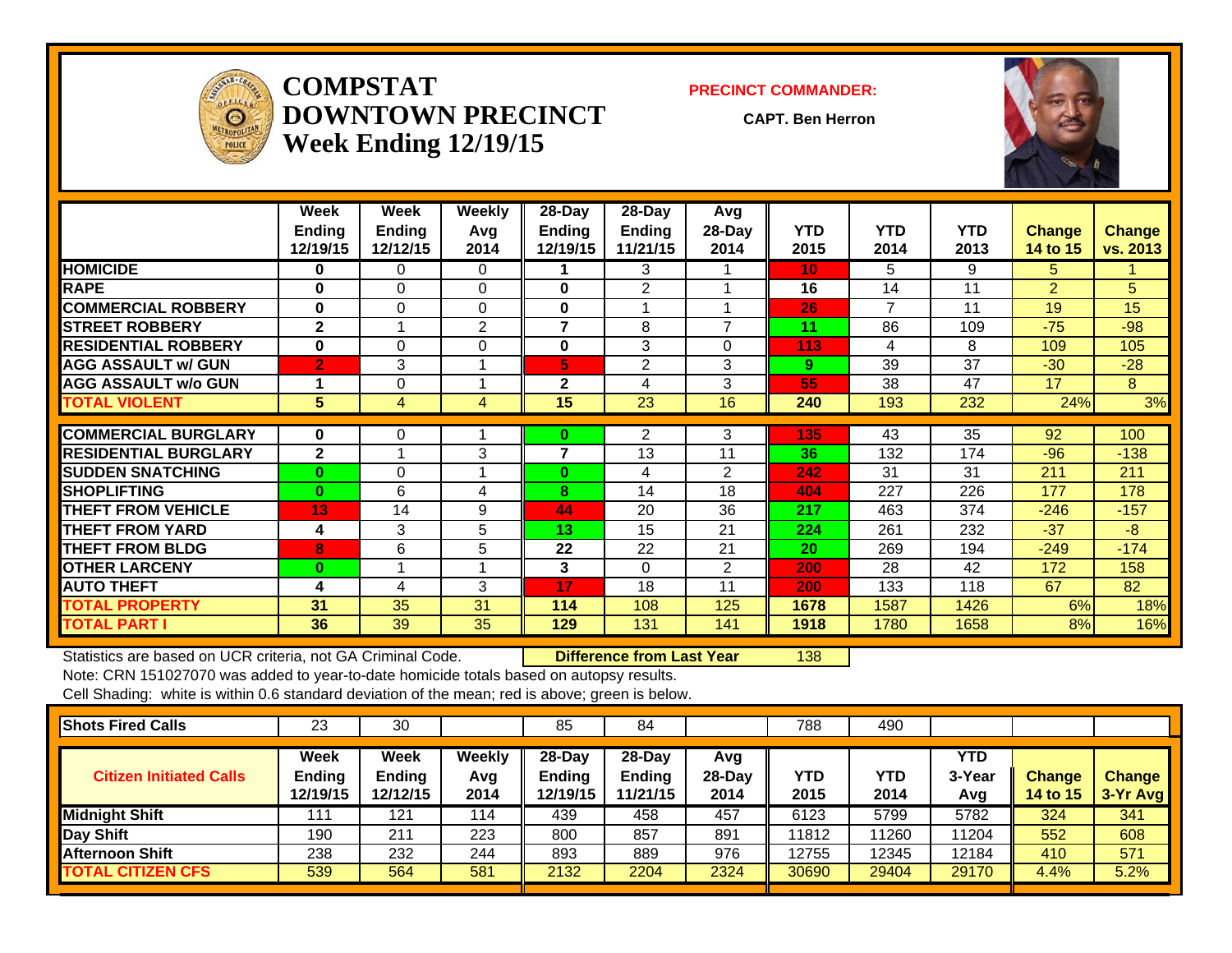

# **COMPSTATCENTRAL PRECINCT** CAPT. DEVONN ADAMS **Week Ending 12/19/15**

#### **PRECINCT COMMANDER:**



|                             | Week           | Week           | <b>Weekly</b>  | 28-Day         | 28-Day   | Avg            |            |            |            |               |                |
|-----------------------------|----------------|----------------|----------------|----------------|----------|----------------|------------|------------|------------|---------------|----------------|
|                             | <b>Ending</b>  | <b>Ending</b>  | Avq            | Ending         | Ending   | 28-Day         | <b>YTD</b> | <b>YTD</b> | <b>YTD</b> | <b>Change</b> | <b>Change</b>  |
|                             | 12/19/15       | 12/12/15       | 2014           | 12/19/15       | 11/21/15 | 2014           | 2015       | 2014       | 2013       | 14 to 15      | vs. 2013       |
| <b>HOMICIDE</b>             | 0              | 2              | 0              | 3.             | 2        |                | 18         | 14         | 11         | 4             | $\overline{7}$ |
| <b>RAPE</b>                 | $\bf{0}$       | 0              | $\Omega$       | 0              |          |                | 9          | 14         | 6          | $-5$          | 3              |
| <b>COMMERCIAL ROBBERY</b>   | $\bf{0}$       |                | $\Omega$       | 6              | 1        |                | 68         | 15         | 14         | 53            | 54             |
| <b>STREET ROBBERY</b>       | 5              | 5              | $\overline{2}$ | 13             | 11       | 8              | 18         | 101        | 71         | $-83$         | $-53$          |
| <b>RESIDENTIAL ROBBERY</b>  | $\bf{0}$       | 0              | $\Omega$       | $\overline{2}$ | 2        | 0              | 103        | 3          | 8          | 100           | 95             |
| <b>AGG ASSAULT w/ GUN</b>   | $\bf{0}$       | 7              | $\overline{2}$ | 11             | 7        | 6              | 11         | 76         | 56         | $-65$         | $-45$          |
| <b>AGG ASSAULT w/o GUN</b>  |                | 0              |                | $\mathbf{2}$   | 6        | 3              | 105        | 43         | 54         | 62            | 51             |
| <b>TOTAL VIOLENT</b>        | 6              | 15             | 5              | 37             | 30       | 21             | 332        | 266        | 220        | 25%           | 51%            |
|                             |                |                |                |                |          |                |            |            |            |               |                |
| <b>COMMERCIAL BURGLARY</b>  | 3              |                |                | 6              | 6        | 4              | 401        | 49         | 92         | 352           | 309            |
| <b>RESIDENTIAL BURGLARY</b> | 7              | 8              | 9              | 33             | 22       | 34             | 15         | 437        | 484        | $-422$        | $-469$         |
| <b>ISUDDEN SNATCHING</b>    | 0              | 3              | 0              | 3              |          |                | 98         | 17         | 13         | 81            | 85             |
| <b>SHOPLIFTING</b>          | $\mathbf{2}$   | $\overline{2}$ | $\overline{2}$ | 9              | 6        | 8              | 554        | 99         | 103        | 455           | 451            |
| <b>THEFT FROM VEHICLE</b>   | 8              | 6              | 9              | 30             | 24       | 36             | 199        | 452        | 472        | $-253$        | $-273$         |
| <b>THEFT FROM YARD</b>      | 8              | 3              | 5              | 18             | 10       | 20             | 213        | 255        | 214        | $-42$         | $-1$           |
| <b>THEFT FROM BLDG</b>      | 5              | 6              | 4              | 15             | 16       | 18             | 39         | 230        | 217        | $-191$        | $-178$         |
| <b>OTHER LARCENY</b>        | 3              | 0              |                | 5              |          | $\overline{2}$ | 258        | 27         | 38         | 231           | 220            |
| <b>AUTO THEFT</b>           | $\overline{2}$ | 6              | 4              | 22             | 13       | 17             | 258        | 218        | 219        | 40            | 39             |
| <b>TOTAL PROPERTY</b>       | 38             | 35             | 35             | 141            | 99       | 141            | 2035       | 1784       | 1852       | 14%           | 10%            |
| <b>TOTAL PART I</b>         | 44             | 50             | 40             | 178            | 129      | 162            | 2367       | 2050       | 2072       | 15%           | 14%            |

Statistics are based on UCR criteria, not GA Criminal Code. **Difference from Last Year** 317

Note: CRN 151027070 was added to year-to-date homicide totals based on autopsy results.

| <b>Shots Fired Calls</b>       | 29                         | 61                                |                              | 173                          | 156                                    |                         | 1793        | 878         |                      |                           |                           |
|--------------------------------|----------------------------|-----------------------------------|------------------------------|------------------------------|----------------------------------------|-------------------------|-------------|-------------|----------------------|---------------------------|---------------------------|
| <b>Citizen Initiated Calls</b> | Week<br>Ending<br>12/19/15 | <b>Week</b><br>Ending<br>12/12/15 | <b>Weekly</b><br>Avg<br>2014 | 28-Day<br>Ending<br>12/19/15 | $28$ -Dav<br><b>Ending</b><br>11/21/15 | Avg<br>$28-Day$<br>2014 | YTD<br>2015 | YTD<br>2014 | YTD<br>3-Year<br>Avg | <b>Change</b><br>14 to 15 | <b>Change</b><br>3-Yr Avg |
| <b>Midnight Shift</b>          | 115                        | 120                               | 116                          | 472                          | 479                                    | 463                     | 6364        | 5836        | 5836                 | 528                       | 528                       |
| <b>Day Shift</b>               | 245                        | 250                               | 268                          | 989                          | 1082                                   | 1074                    | 13738       | 13555       | 12966                | 183                       | 772                       |
| <b>Afternoon Shift</b>         | 290                        | 302                               | 274                          | 1137                         | 1074                                   | 1098                    | 14788       | 13849       | 13957                | 939                       | 831                       |
| <b>TOTAL CITIZEN CFS</b>       | 650                        | 672                               | 659                          | 2598                         | 2635                                   | 2635                    | 34890       | 33240       | 32758                | 5.0%                      | 6.5%                      |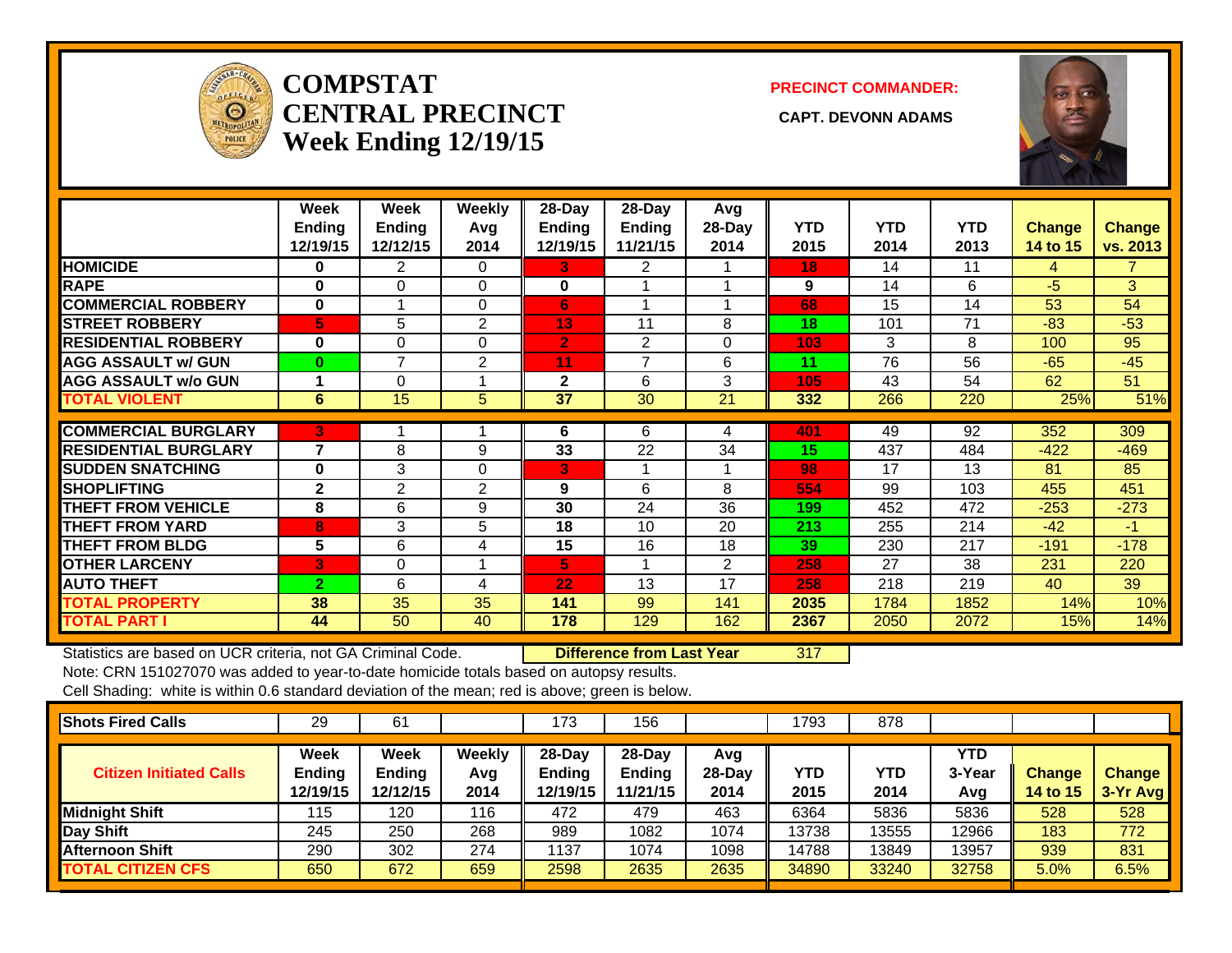

## **COMPSTATSOUTHSIDE PRECINCT** CAPT. TERRY SHOOP **Week Ending 12/19/15**

**PRECINCT COMMANDER:**



|                              | Week<br><b>Ending</b><br>12/19/15 | Week<br><b>Ending</b><br>12/12/15 | Weekly<br>Avg<br>2014 | $28$ -Day<br><b>Ending</b><br>12/19/15 | $28-Day$<br>Ending<br>11/21/15 | Avg<br>28-Day<br>2014 | <b>YTD</b><br>2015 | <b>YTD</b><br>2014 | <b>YTD</b><br>2013 | <b>Change</b><br>14 to 15 | <b>Change</b><br>vs. 2013 |
|------------------------------|-----------------------------------|-----------------------------------|-----------------------|----------------------------------------|--------------------------------|-----------------------|--------------------|--------------------|--------------------|---------------------------|---------------------------|
| <b>HOMICIDE</b>              | 0                                 | 0                                 | 0                     |                                        | 0                              | 0                     | 7                  | 2                  | 4                  | 5.                        | 3                         |
| <b>RAPE</b>                  | 0                                 | 0                                 | 0                     | 0                                      | 0                              |                       | 8                  | 10                 | 13                 | $-2$                      | -5                        |
| <b>COMMERCIAL ROBBERY</b>    | и                                 |                                   | 4                     | 10 <sub>1</sub>                        | 4                              | 3                     | 50                 | 34                 | 26                 | 16                        | 24                        |
| <b>ISTREET ROBBERY</b>       | $\bf{0}$                          |                                   |                       | $\mathbf{2}$                           | 3                              | 4                     | 26                 | 48                 | 33                 | $-22$                     | $-7$                      |
| <b>RESIDENTIAL ROBBERY</b>   | $\bf{0}$                          | $\Omega$                          | 0                     | $\bf{0}$                               |                                |                       | 41                 | 12                 | 10                 | 29                        | 31                        |
| <b>AGG ASSAULT w/ GUN</b>    | $\overline{2}$                    |                                   | 0                     | 4                                      | и                              |                       | 14                 | 14                 | 17                 | $\Omega$                  | $-3$                      |
| <b>AGG ASSAULT w/o GUN</b>   | 0                                 |                                   | 0                     |                                        |                                | 2                     | 32                 | 23                 | 26                 | 9                         | 6                         |
| <b>TOTAL VIOLENT</b>         | 3                                 | 4                                 | 3                     | 18                                     | 10                             | 11                    | 178                | 143                | 129                | 24%                       | 38%                       |
|                              |                                   |                                   |                       |                                        |                                |                       |                    |                    |                    |                           |                           |
| <b>COMMERCIAL BURGLARY</b>   | 0                                 | 0                                 |                       |                                        | 3                              | 3                     | 306                | 40                 | 52                 | 266                       | 254                       |
| <b>IRESIDENTIAL BURGLARY</b> | 4                                 | 9                                 | 5                     | 22                                     | 18                             | 18                    | 15                 | 228                | 410                | $-213$                    | $-395$                    |
| <b>SUDDEN SNATCHING</b>      | $\bf{0}$                          | 0                                 | $\Omega$              | 1                                      | 2                              |                       | 740                | 11                 | 13                 | 729                       | 727                       |
| <b>SHOPLIFTING</b>           | 24                                | 23                                | 13                    | 79                                     | 65                             | 51                    | 400                | 635                | 762                | $-235$                    | $-362$                    |
| <b>THEFT FROM VEHICLE</b>    | 10                                | 6                                 | 7                     | 33                                     | 23                             | 27                    | 121                | 347                | 370                | $-226$                    | $-249$                    |
| <b>THEFT FROM YARD</b>       | 3                                 | 4                                 | 2                     | 13                                     | 8                              | 9                     | 243                | 112                | 113                | 131                       | 130                       |
| <b>THEFT FROM BLDG</b>       | 4                                 | $\Omega$                          | 4                     | 15                                     | 11                             | 17                    | 25                 | 216                | 250                | $-191$                    | $-225$                    |
| <b>OTHER LARCENY</b>         | 0                                 | 4                                 |                       | 5.                                     |                                | 2                     | 192                | 29                 | 45                 | 163                       | 147                       |
| <b>AUTO THEFT</b>            | 3                                 | 4                                 | 2                     | 12                                     | 14                             | 8                     | 193                | 95                 | 116                | 98                        | 77                        |
| <b>TOTAL PROPERTY</b>        | 48                                | 50                                | 34                    | 181                                    | 145                            | 136                   | 2235               | 1713               | 2131               | 30%                       | 5%                        |
| <b>TOTAL PART I</b>          | 51                                | 54                                | 37                    | 199                                    | 155                            | 148                   | 2413               | 1856               | 2260               | 30%                       | 7%                        |

Statistics are based on UCR criteria, not GA Criminal Code. **Difference from Last Year** 557 Note: CRN 151027070 was added to year-to-date homicide totals based on autopsy results.

| <b>Shots Fired Calls</b>       | 18                         | 18                         |                       | 59                                    | 47                                    |                         | 483         | 330         |                      |                                  |                           |
|--------------------------------|----------------------------|----------------------------|-----------------------|---------------------------------------|---------------------------------------|-------------------------|-------------|-------------|----------------------|----------------------------------|---------------------------|
| <b>Citizen Initiated Calls</b> | Week<br>Ending<br>12/19/15 | Week<br>Ending<br>12/12/15 | Weekly<br>Avg<br>2014 | $28-Dav$<br><b>Endina</b><br> 2/19/15 | $28-Day$<br><b>Ending</b><br>11/21/15 | Avg<br>$28-Day$<br>2014 | YTD<br>2015 | YTD<br>2014 | YTD<br>3-Year<br>Avg | <b>Change</b><br><b>14 to 15</b> | <b>Change</b><br>3-Yr Avg |
| Midnight Shift                 | 100                        | 84                         | 91                    | 351                                   | 371                                   | 363                     | 5031        | 4573        | 4635                 | 458                              | 396                       |
| Day Shift                      | 281                        | 271                        | 259                   | 1015                                  | 1026                                  | 1038                    | 13796       | 13121       | 12966                | 675                              | 830                       |
| Afternoon Shift                | 312                        | 283                        | 259                   | 1047                                  | 948                                   | 1034                    | 13537       | 13010       | 12934                | 527                              | 603                       |
| <b>TOTAL CITIZEN CFS</b>       | 693                        | 638                        | 609                   | 2413                                  | 2345                                  | 2435                    | 32364       | 30704       | 30534                | 5.4%                             | 6.0%                      |